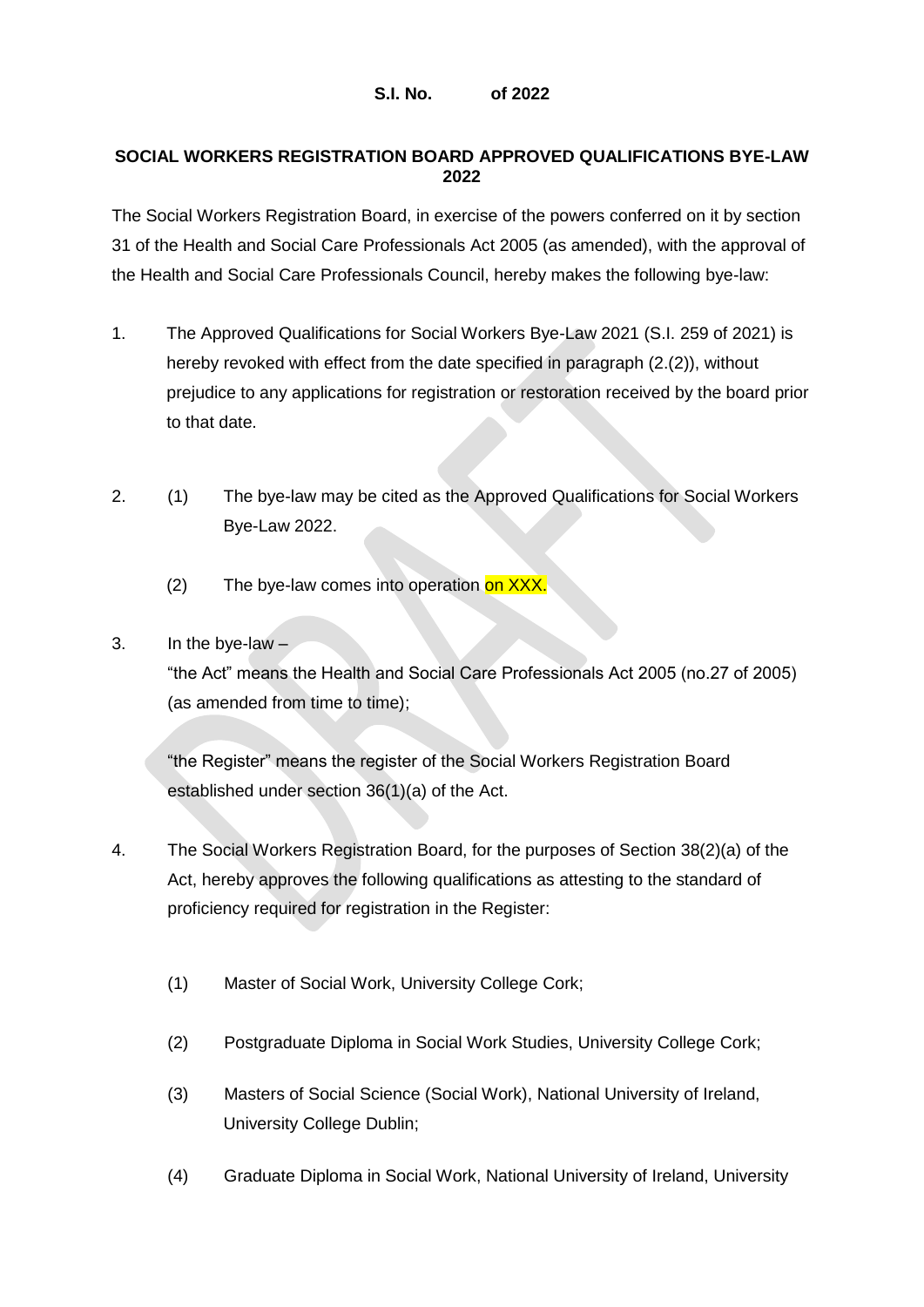## College Dublin

- (5) Masters in Social Work, University of Dublin, Trinity College;
- (6) Postgraduate Diploma in Social Work, University of Dublin, Trinity College;
- (7) Masters in Social Work, National University of Ireland Galway;
- (8) Bachelor of Social Work, University College Cork;
- (9) Bachelor in Social Studies, University of Dublin, Trinity College
- (10) Master of Arts in Social Work, Institute of Technology Sligo
- (11) Masters in Science (Social Work), National University of Ireland, University College Dublin;
- (12) Professional Master of Social Work, National University of Ireland, University College Dublin.
- (13) Master of Social Science (Social Work), National University of Ireland, Maynooth
- (14) Postgraduate Diploma in Social Work, National University of Ireland, Maynooth
- (15) Master of Arts in Social Work, Atlantic Technological University

GIVEN under the seal of the Social Workers Registration Board

XXX

Chairperson, Social Workers Registration Board

\_\_\_\_\_\_\_\_\_\_\_\_\_\_\_\_\_\_\_\_\_\_\_\_\_\_\_\_\_\_\_\_\_

\_\_\_\_\_\_\_\_\_\_\_\_\_\_\_\_\_\_\_\_\_\_\_\_\_\_\_\_\_\_\_

and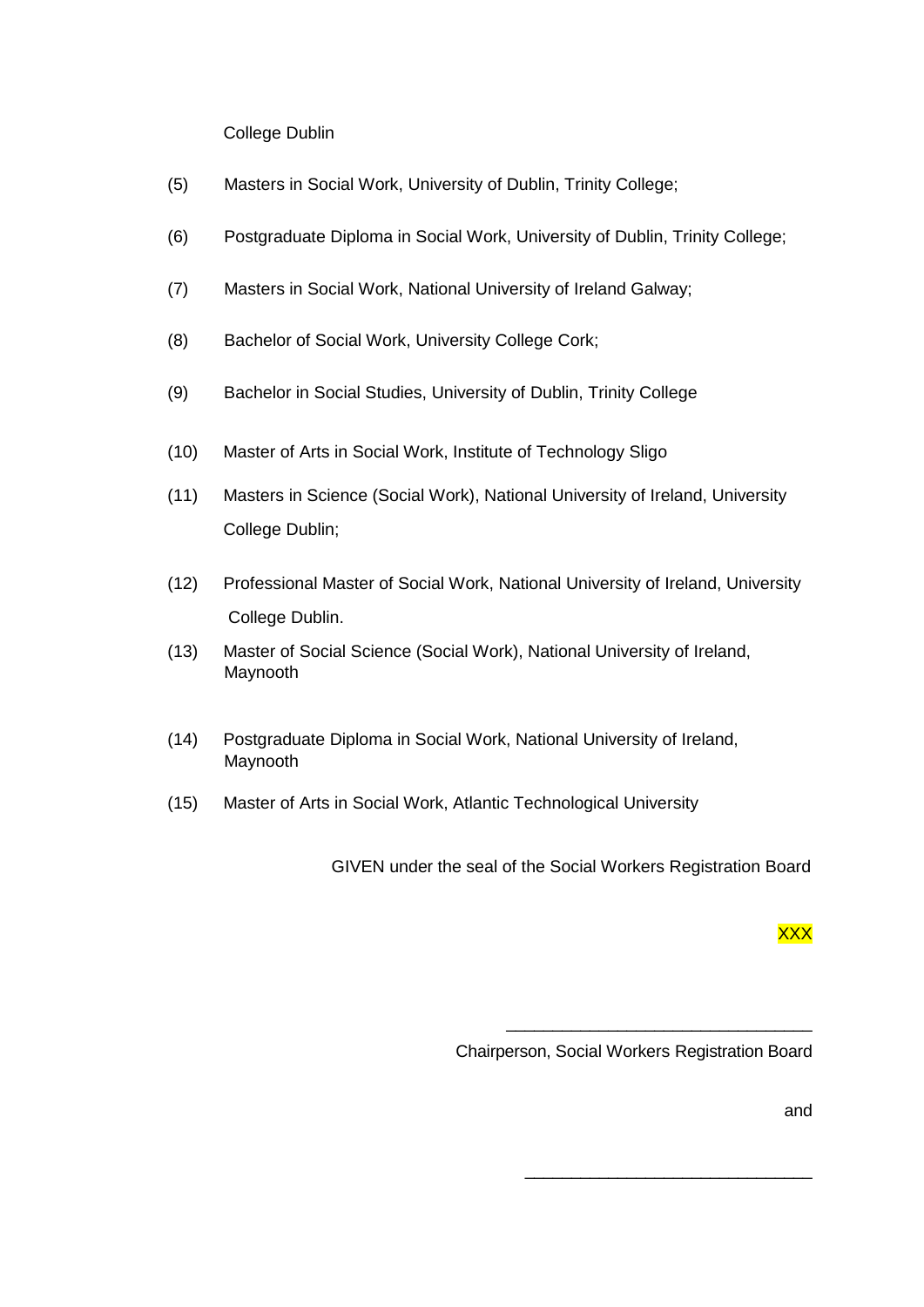Member, Social Workers Registration Board